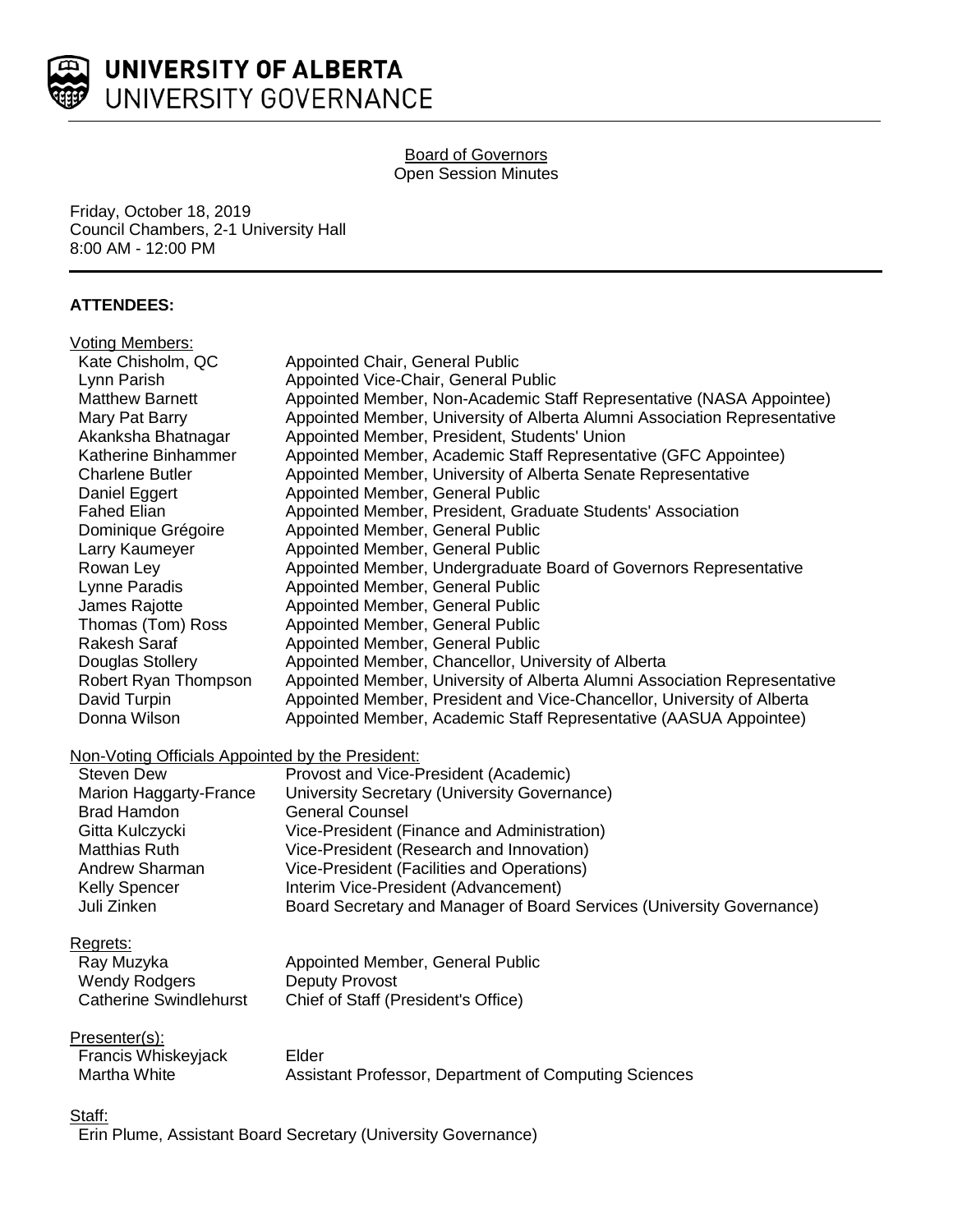# **OPENING SESSION**

The Chair welcomed members and guests and acknowledged all Indigenous peoples and the traditional lands on which the Board was gathered.

1. Indigenous Welcome

*Presenter(s)*: Francis Whiskeyjack

The Chair welcomed Elder Francis Whiskeyjack to the meeting, and Dr Whiskeyjack led the Board in a traditional opening prayer. Following the prayer, the Chair thanked Dr Whiskeyjack for bringing his teachings to the Board.

## *IN CAMERA* **SESSION OF VOTING MEMBERS ONLY**

Voting members met, *In Camera*.

## **OPENING SESSION**

2. *Chair's Session*

*Presenter(s)*: Kate Chisholm

## 2a. Call to Order and Confirmation of Quorum

*Presenter(s)*: Kate Chisholm

The Chair called the meeting to order, and the Board Secretary confirmed that the attendance constituted quorum.

## 2b. *Approval of Open Session Agenda*

Materials before members are contained in the official meeting file.

## *Presenter(s)*: Kate Chisholm

The Chair informed members of two changes to the agenda: the addition of a presentation from Dr Martha White, Assistant Professor in Department of Computing Science, regarding her research in artificial intelligence; and a change to numbering for the "Report of the President" from Item 2 to Item 2e, due to accidental duplication of numbering on the agenda.

The motion was moved and seconded.

| THAT the Board of Governors approve the Open Session agenda, as revised. |  |
|--------------------------------------------------------------------------|--|
|--------------------------------------------------------------------------|--|

**CARRIED**

## 2bi *Review of Consent Agenda*

## *Presenter(s)*: Kate Chisholm

The Chair invited members to inform her if there were any requests to remove an item from the Open Session Consent Agenda. There were no requests.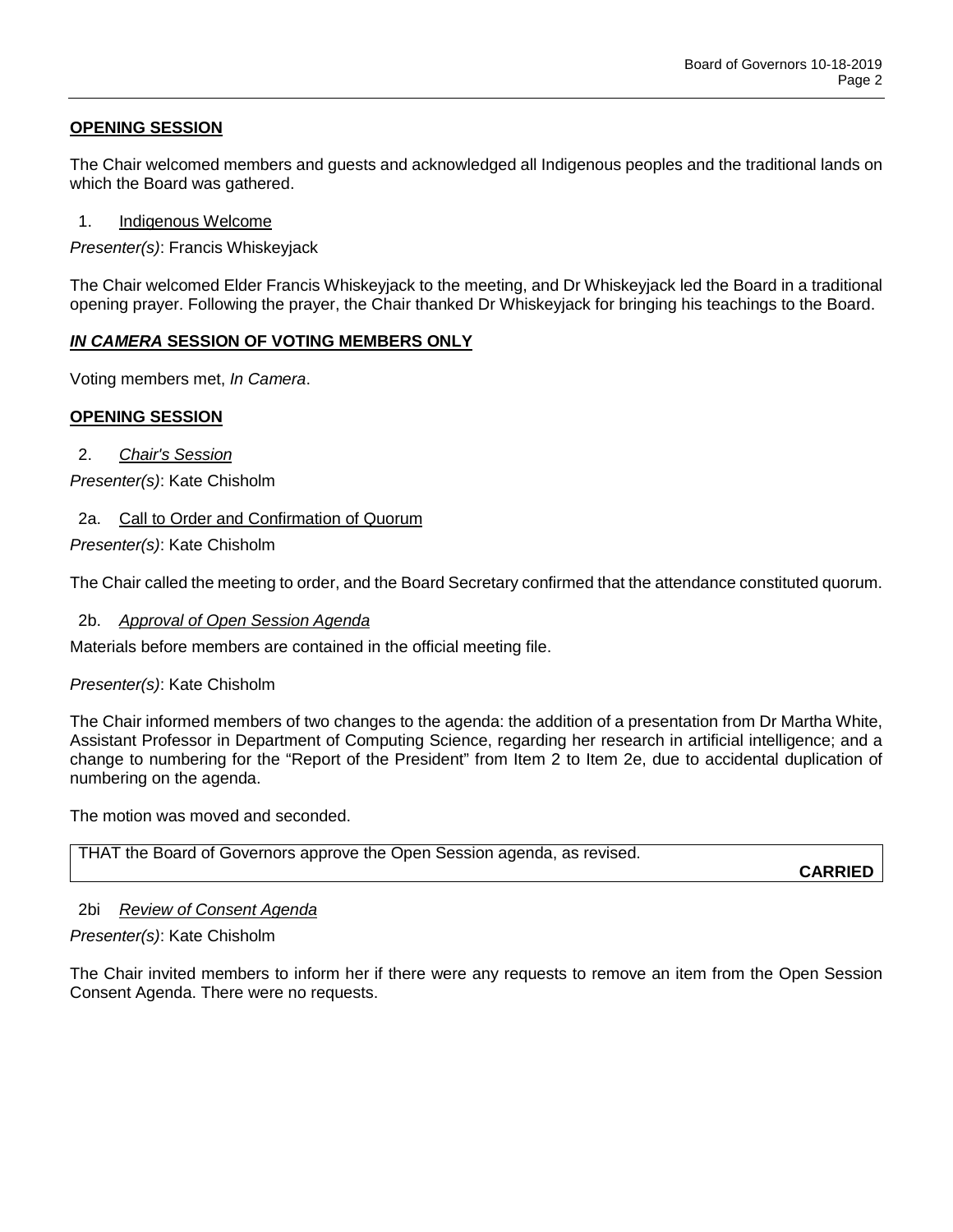# 2c. Conflict of Interest - Opportunity for Declaration

## *Presenter(s)*: Kate Chisholm

The Chair made note of the following:

- The University of Alberta has a Code of Conduct in place regarding Board members' obligations respecting conflict of interest, and Board and Board Committee members make annual disclosures in this regard.
- In addition, Board members must declare any conflict related to the Board Agenda of each meeting and, in the event of such conflict, absent themselves from the discussion and voting on the item.
- The *Post-secondary Learning Act*, Section 16(5) states that: The members of the board must act in the best interests of the university.

The Chair invited members to declare conflicts of interest related to the Open Session Agenda of the meeting. Seeing none, she declared the question asked and answered.

## 2d. Chair's Remarks

## *Presenter(s)*: Kate Chisholm

The Chair led members of the Board in acknowledging Board Chair Emeritus Michael Phair for his work with the Board of Governors and the Presidential Search Committee.

She offered a warm welcome to the five new public Board members who were appointed for three-year terms on August 15: Daniel Eggert, Larry Kaumeyer, James Rajotte, Tom Ross, and Rakesh Saraf, as well as new Alumni Association Representative, Ryan Thompson, who was appointed for a three-year term on September 17.

The Chair briefed members on recent research showcase events at the university and recommended that Board members attend when possible. She noted the number of campus events the Board is invited to and encouraged Board participation at these events, informing members that a list of annual (non-Board-hosted) campus events and engagement opportunities was attached to the Board Governance Committee report.

## 2di. Learning Moment by Martha White – Artificial Intelligence

Materials before members are contained in the official meeting file.

## *Presenter(s)*: Martha White

## *Discussion*:

Dr White provided a learning moment on her research in artificial intelligence, including machine learning, reinforcement learning, and a practical example of its use in a water treatment plant.

Dr White and Dr Dew responded to questions from the Board regarding: whether Dr White considers climate change and its impact on her research on water treatment; Dr White's interaction with utilities and smart buildings; whether Dr White's laboratory works with administration to support student completion; collaboration with other Canadian institutions; next steps for artificial intelligence; projects involving artificial intelligence in agriculture; the status of government funding for artificial intelligence research and industry partnerships; and what keeps Dr White up at night.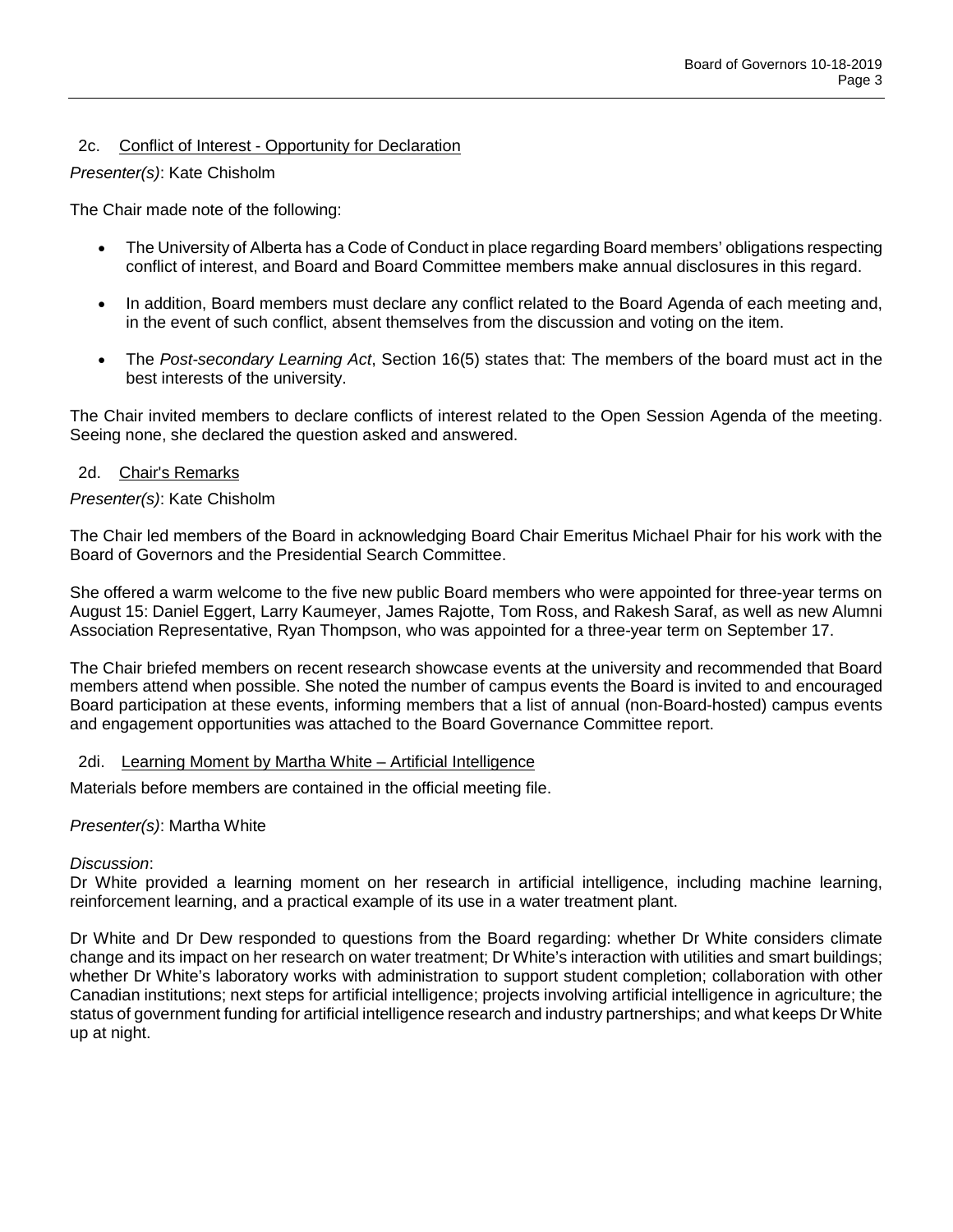The Chair thanked Dr White for her presentation, noting that the Board looked forward to hearing more about her research in the future.

## 2e. *Report of the President*

Materials before members are contained in the official meeting file.

## *Presenter(s)*: David Turpin

## *Discussion*:

The President led members in welcoming the Board Chair to her first Board meeting. He provided an update on plans for the January 24, 2020 Joint Summit of the Board, General Faculties Council, and the Senate, informing members that the theme would be performance-based funding. He also briefed the Board on his recent travel to China to maintain connections with key alumni and academic institutions.

Finally, the President provided an update on university administration's preparations for the forthcoming provincial budget, noting the university's new budget model, use of multi-year budget planning, incoming UniForum results, enrolment demand, and a fast-growing youth population. He reminded members that the March 2020 university budget would be for the 2020-21 budget year, whereas the incoming provincial budget would impact the 2019-20 university budget previously approved by the Board in March 2019. The President informed the Board that administration would use one-time budget allocations to address the 2019-20 budget year and spoke to communication strategies once the provincial budget was known.

## 3. Report of the Chancellor

Materials before members are contained in the official meeting file.

## *Presenter(s)*: Douglas Stollery

## *Discussion*:

In addition to his written report, the Chancellor briefed members on the Senate's 2018-2019 Annual Report; the university's November convocation ceremonies and honorary degree recipients; and the university's 2019 United Way Campaign. He reminded the Board that his term as Chancellor ends in June and spoke to the Chancellor search process, informing members that the selection will take place in March 2020. He invited Board members to solicit nominations, noting that the nomination deadline is December 6, 2019.

## 4. Report of the University Secretary

*Presenter(s)*: Marion Haggarty-France

## *Discussion*:

The University Secretary congratulated Board members on the completion of the first governance cycle of 2019- 2020 and the first cycle under new Terms of Reference for the Board standing committees. She provided a brief overview of the governance transformation of both the Board of Governors and General Faculties Council, in alignment with Objective 21 of *For the Public Good*, and thanked Board members and administration for their work in support of these initiatives.

# **CONSENT AGENDA**

## 5. *Motion to Approve / Receive the Consent Agenda*

Materials before members are contained in the official meeting file.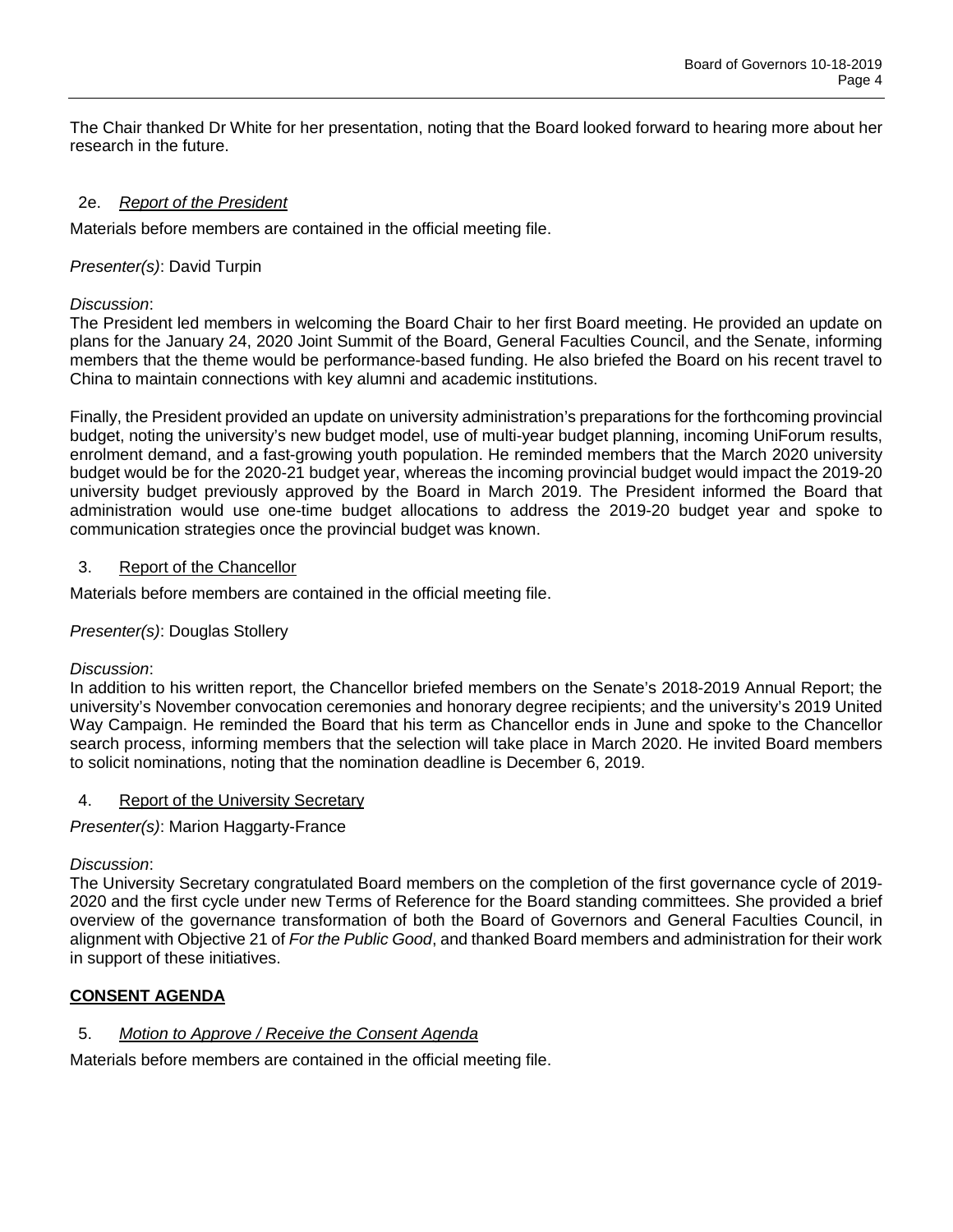*Presenter(s)*: Kate Chisholm

## *Action Items – to approve*

- 5a. Approval of the Open Session Minutes of June 14, 2019 *Report of the Finance and Property Committee*
- 5b. Land Disposition: Right-of-Way University of Alberta Mattheis Ranch
- 5c. Land Disposition: Transfer of Fort Assiniboine Property to Royal Canadian Legion *Information Reports - to receive*
- 5d. Report of the Audit and Risk Committee
- 5e. Report of the Finance and Property Committee
- 5f. Report of the Governance Committee
- 5g. Report of the Human Resources and Compensation Committee
- 5h. Report of the Investment Committee
- 5i. Report of the Learning, Research, and Student Experience Committee *Regular Reports*
- 5j. Alumni Association
- 5k. Students' Union
- 5l. Graduate Students' Association
- 5m. Association of Academic Staff
- 5n. Non-Academic Staff Association
- 5o. General Faculties Council
- 5p. Board Chair and Board Members Activity Report

The motion was moved and seconded.

THAT the Board of Governors approve the action items and receive the information reports on the Open Session Consent Agenda. **CARRIED**

# **DISCUSSION ITEMS**

*Joint report of the Human Resources and Compensation and Learning, Research, and Student Experience Committees*

*Presenter(s)*: Lynn Parish; Lynne Paradis

6. Draft Principles on Free Expression at the University of Alberta

Materials before members are contained in the official meeting file.

*Presenter(s)*: Steven Dew; Brad Hamdon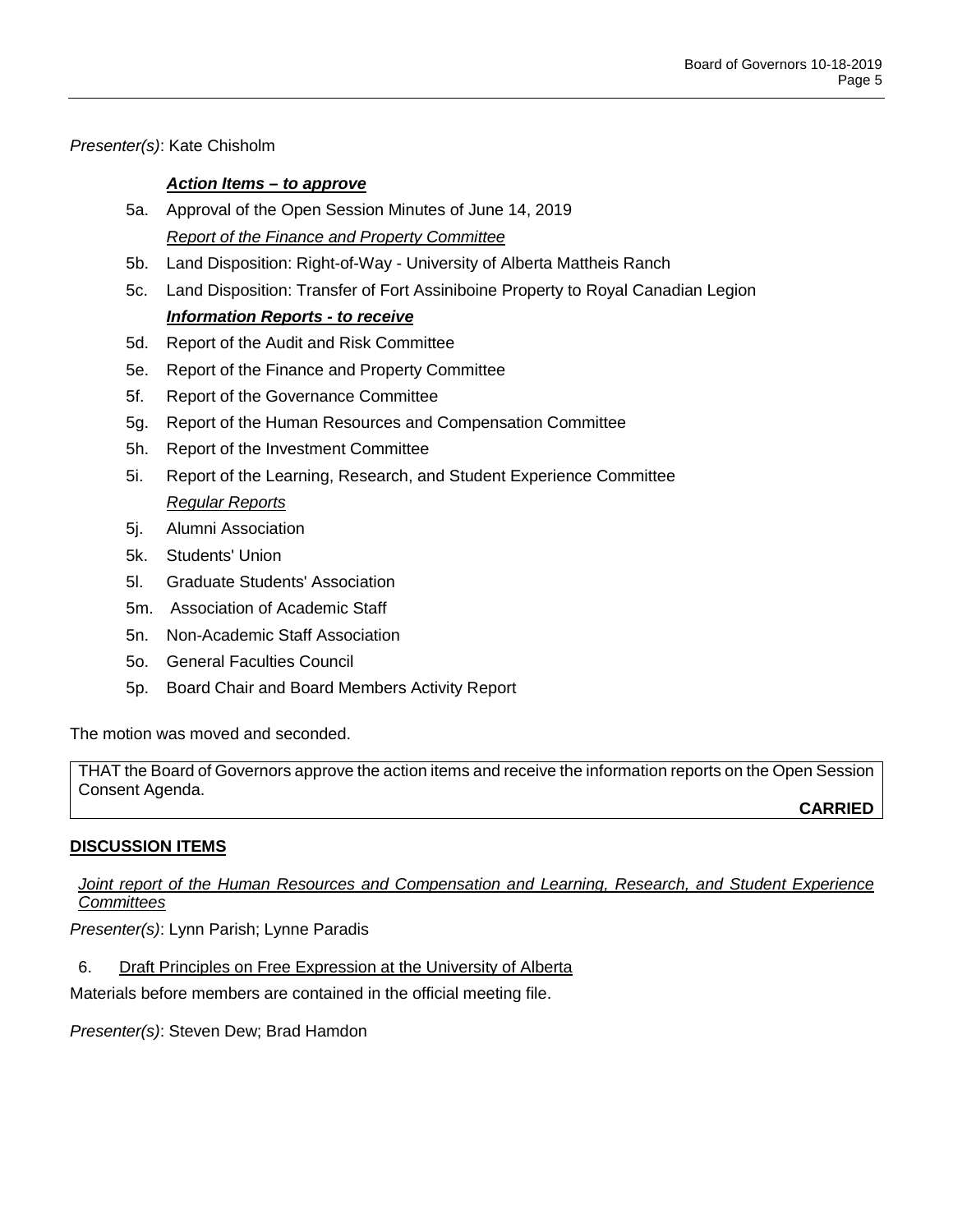*Purpose of the Proposal*: The university is developing a statement on free expression. The Free Expression Advisory Group, established in May 2019, has developed draft principles to serve as the basis for such a statement. These draft principles are presented for discussion.

## *Discussion*:

Ms Parish introduced the item and briefed the Board on discussions at the Human Resources and Compensation Committee.

Dr Dew and Mr Hamdon briefed the Board on the university's development of a statement on free expression, including: the establishment of an initial working group to develop draft principles of free expression based on indications that the provincial government would potentially require one; letters from the Minister of Advanced Education over the summer requesting post-secondary institutions develop a statement to be submitted by November 15, 2019 and posted publicly by December 15, 2019; the university's extensive consultation process on the statement; and the importance of balancing free expression with human rights and academic freedom. Mr Hamdon reviewed the university's planned approval process and timeline, noting that the Ministry was aware that the draft statement would be submitted prior to receiving Board approval, and that the final draft would be shared with Board members for review and feedback in early November.

Mr Hamdon responded to a question from the Board regarding the extent of anticipated changes between the current draft and the final statement.

## **ACTION ITEMS**

#### *Report of the Finance and Property Committee*

*Presenter(s)*: Katherine Binhammer

7. International Tuition Fees

Materials before members are contained in the official meeting file.

## *Presenter(s)*: Steven Dew

*Purpose of the Proposal*: To propose tuition fees for the Fall 2020 intake of new international students, compliant with the requirements imposed by An Act to Improve the Affordability and Accessibility of Post-secondary Education (Bill 19) and associated Alberta Tuition Framework and Guidelines. Note that the international tuition rates for the majority of programs were approved by the Board of Governors, on the recommendation of APC, in June 2019.

#### *Discussion*:

Dr Binhammer introduced the item, briefing the Board on discussions that took place at the Finance and Property Committee's June and September meetings. She reminded members that the majority of international tuition fees had been previously approved by the Board in June 2019, and that this proposal covered the remainder.

Ms Bhatnagar and Mr Elian expressed appreciation for the extent of student consultation and the predictability of the new model.

Dr Dew responded to questions from the Board regarding: the risk of exceptional tuition increases for these programs going forward; potential for the incoming cohort of students to be affected later in their program; the percentage of the real cost of education that would be covered by these tuition fees; whether there is a required guarantee from students that they won't switch programs after a year; whether students will receive a new